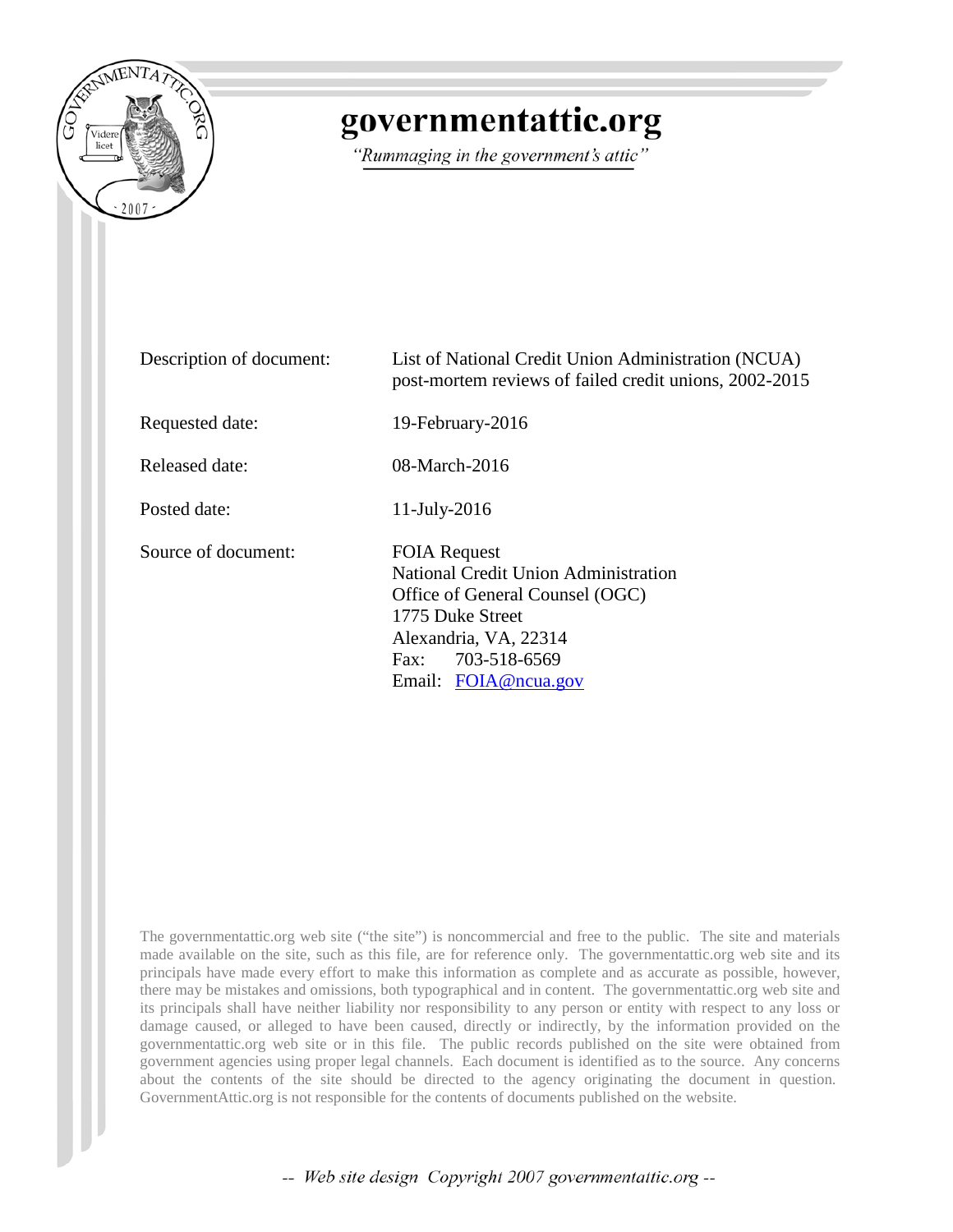

## **National Credit Union Administration**

March 8, 2016

SENT BY E-MAIL

This letter responds to your February 19, 2016 Freedom of Information Act (FOIA) request. You requested a list of post-mortem reviews of failed credit unions between October 1, 2008 to present.

Your request is granted in full. Attached is an Excel spreadsheet containing the data you requested.

The portion of your request for the "most recent post-mortem review" is publicly available on our agency website at https://www.ncua.gov/ About/pages/inspector-general/material-lossreviews.aspx.

If you have any questions related to your request, please contact this office at  $F O I A \omega$  ncua.gov, or by phone at 703-518-6561.

Sincerely,

Roging M. Note<br>Regina M. Metz

Regina M. Metz<br>Attorney Advisor

GC/RM:CS 16-FOI-00019 Attachment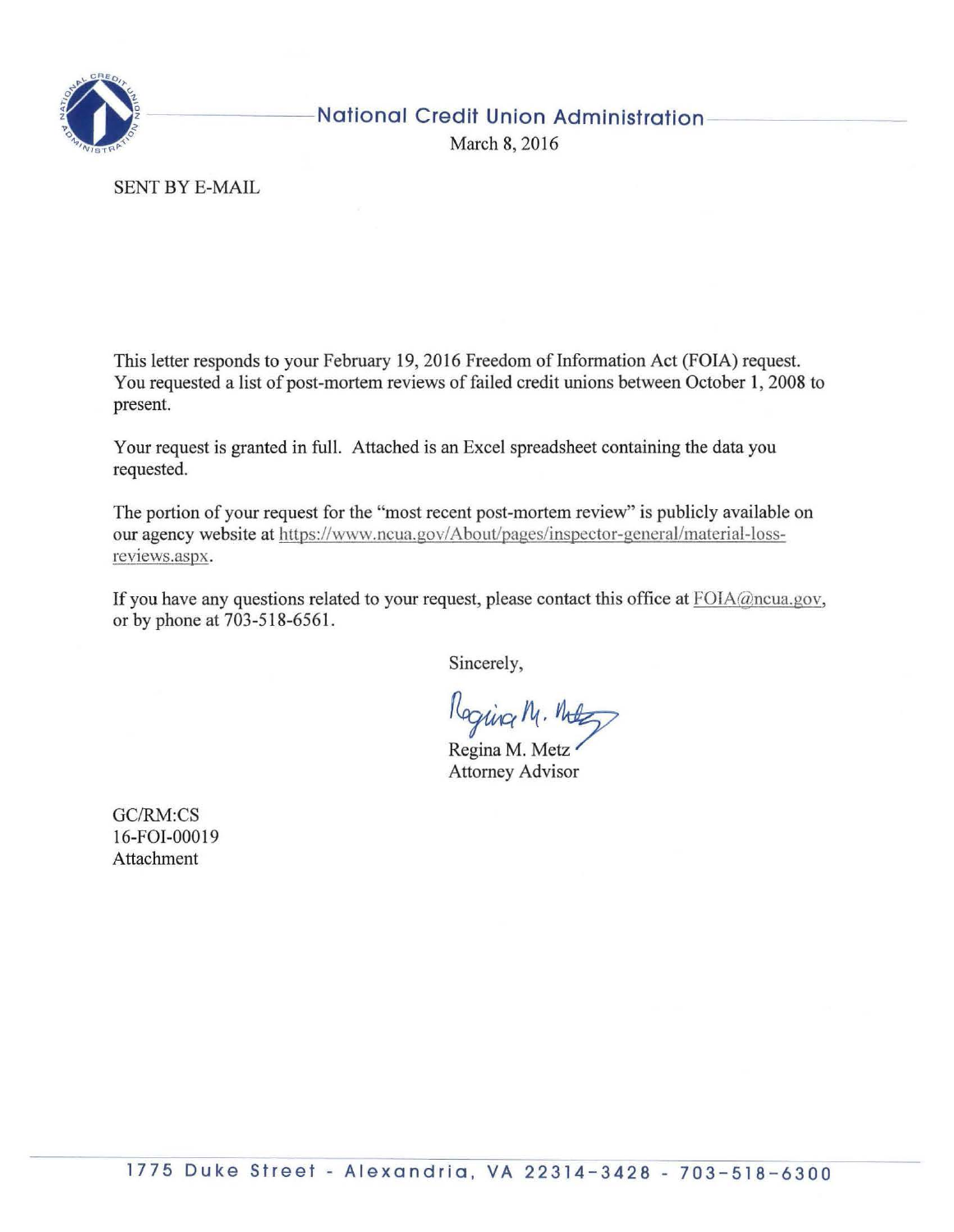## **Post-Mortem Reviews of Failed Credit Unions**

| <b>CU</b> Charter | <b>CU</b> Name                     | <b>City</b>          | <b>State</b>   | <b>Failure Date</b> |
|-------------------|------------------------------------|----------------------|----------------|---------------------|
| 3644              | Kunia                              | Waipahu              | H <sub>I</sub> | 1//1/12             |
| 8092              | Eagle Country                      | <b>Crystal Falls</b> | MI             | 1/1/2015            |
| 1664              | Mayfair                            | Philadelphia         | PA             | 3/31/2014           |
| 66822             | Taupa Lithuanian                   | Cleveland            | <b>OH</b>      | 7/1/2013            |
| 12047             | Chetco                             | <b>Brookings</b>     | <b>OR</b>      | 12/31/2012          |
| 921               | <b>Olean Tile Employees</b>        | Olean                | <b>NY</b>      | 12/17/2012          |
| 1193              | G.I.C                              | Euclid               | <b>OH</b>      | 12/13/2012          |
| 21747             | <b>Women's Southwest</b>           | Dallas               | <b>TX</b>      | 10/31/2012          |
| 7823              | El Paso's                          | El Paso              | <b>TX</b>      | 9/28/2012           |
| 68396             | <b>Telesis Community</b>           | Chatsworth           | CA             | 5/31/2012           |
| 14693             | <b>Eastern New York</b>            | Napanoch             | <b>NY</b>      | 1/27/2012           |
| 19768             | O.U.R                              | Eugene               | <b>OR</b>      | 12/2/2011           |
| 4507              | <b>BCT</b>                         | Binghamton           | <b>NY</b>      | 11/30/2011          |
| 21677             | Borinquen                          | Philadelphia         | PA             | 7/8/2011            |
| 20620             | <b>Mission San Francisco</b>       | San Francisco        | CA             | 4/8/2011            |
| 61000             | Beehive                            | Salt Lake            | <b>UT</b>      | 12/14/2010          |
| 24752             | <b>Constitution Corporate</b>      | Wallingford          | <b>CT</b>      | 11/30/2010          |
| 22253             | <b>Members United Corporate</b>    | Alabany              | <b>GA</b>      | 10/31/2010          |
| 22104             | Southwest Corporate                | Plano                | <b>TX</b>      | 10/31/2010          |
| 3686              | Phil-Pet                           | Pampa                | <b>TX</b>      | 10/18/2010          |
| 24756             | <b>US Central Corporate</b>        | Lenexa               | <b>KS</b>      | 9/24/2010           |
| 19693             | <b>Western Corporate</b>           | San Dimas            | CA             | 9/24/2010           |
| 67247             | <b>First American Credit Union</b> | Beloit               | WI             | 8/31/2010           |
| 6140              | Certified                          | Los Angeles          | CA             | 7/31/2010           |
| 60776             | <b>Orange County</b>               | Orange               | <b>TX</b>      | 6/9/2010            |
| 5049              | St. Paul Croatian                  | Eastlake             | <b>OH</b>      | 4/30/2010           |
| 2122              | <b>Lawrence County Schools</b>     | New Castle           | PA             | 3/5/2010            |
| 20658             | Mutual Diversified                 | Santa Ana            | CA             | 2/28/2010           |
| 61911             | Kern Central                       | Bakersfield          | CA             | 1/8/2010            |
| 66984             | <b>First Service</b>               | Greenfield           | WI             | 12/31/2009          |
| 11642             | Fairfield County Ohio              | Lancaster            | <b>OH</b>      | 11/30/2009          |
| 14348             | Ensign                             | Los Vegas            | <b>NV</b>      | 11/13/2009          |
| 60711             | West Texas                         | El Paso              | <b>TX</b>      | 9/30/2009           |
| 9558              | The Members Own                    | San Bernardino       | CA             | 9/30/2009           |
| 68269             | <b>Clearstar Financial</b>         | Reno                 | <b>NV</b>      | 9/25/2009           |
| 13431             | Community One                      | Los Vegas            | <b>NV</b>      | 8/11/2009           |
| 68486             | <b>Eastern Financial</b>           | Miramar              | FL             | 6/30/2009           |
| 61943             | Rouge Employees                    | Dearborn             | MI             | 5/15/2009           |
| 5458              | Fort Snelling                      | Minneapolis          | <b>MN</b>      | 3/31/2009           |
| 21983             | <b>Center Valley</b>               | Wheeling             | <b>WV</b>      | 2/13/2009           |